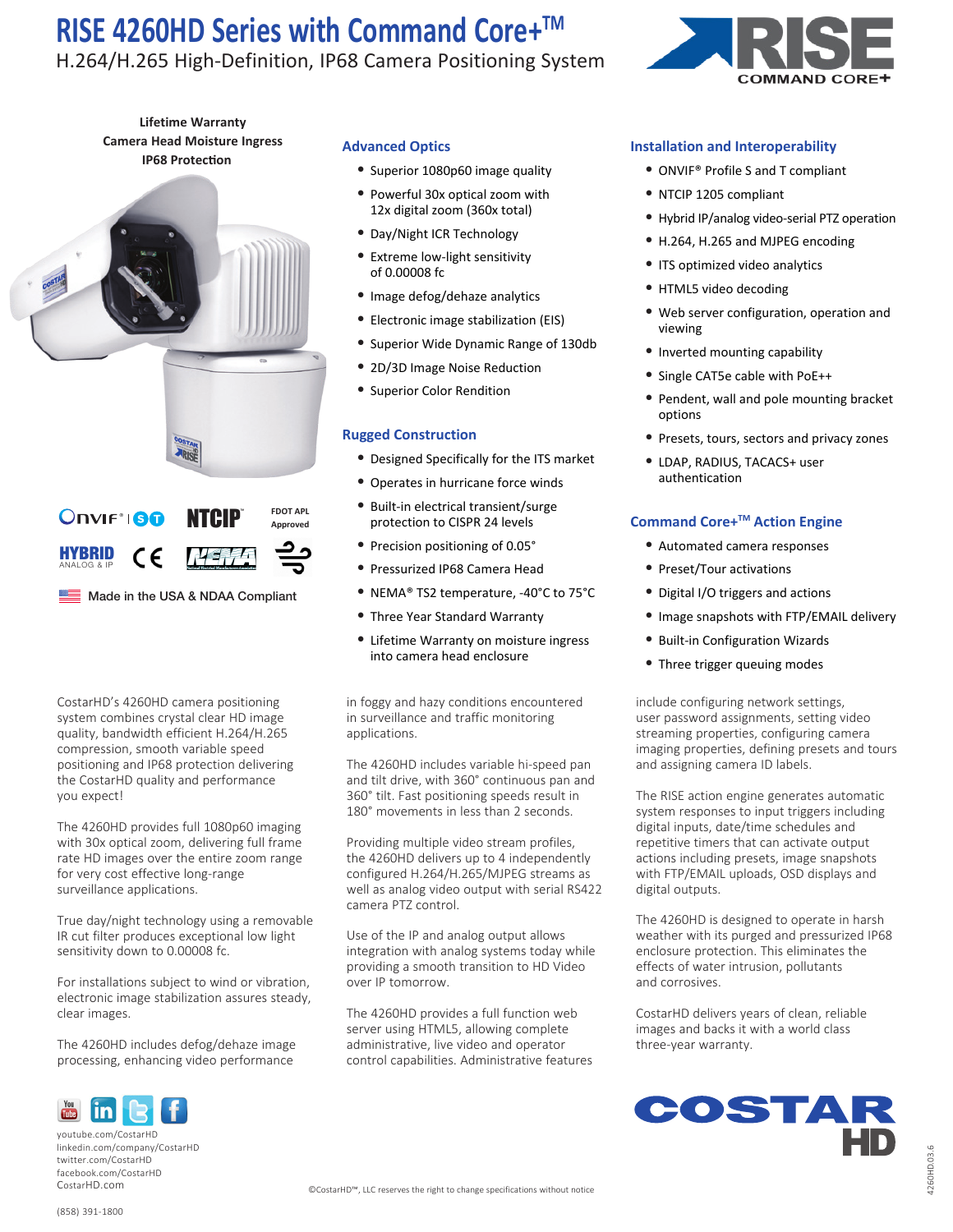# H.264/H.265 High-Definition, IP68 Camera Positioning System



VA Notifications ONVIF Events, SNMP Traps,

|  | CAMERA |  |  |
|--|--------|--|--|
|  |        |  |  |

Sensor 1/2.8" Exmor R CMOS Scanning Progressive Resolution 1,920 x 1,080 (1080p) Capture Rate 60 fps Camera Format Day/Night (IR Cut Filter) S/N Ratio >50db

#### **SENSITIVITY**

Standard (f1.6, 1/30, 50 IRE) Color 0.01 lux (0.001 fc) B/W 0.0015 lux (0.00015 fc) Digital Slow Shutter (f1.6, 1/3, 30 IRE) Color 0.0013 lux (0.00013 fc) B/W 0.0008 lux (0.00008 fc)

#### **OPTICS**

| Zoom Lens                | 30x, 4.3 to 129mm          |
|--------------------------|----------------------------|
| Aperture                 | f1.6 > f4.7                |
| <b>HAFOV</b>             | 63.7° to 2.1°              |
| <b>Focus Modes</b>       | Auto/Manual [Near/Far],    |
|                          | Normal, Interval, Zoom     |
|                          | Trigger                    |
| <b>Focus Sensitivity</b> | Normal/Low                 |
| Iris                     | Auto/Manual [Open/Close]   |
| Lens Speed               | Three [Slow, Medium, Fast] |
| Digital Zoom             | 12x, Off/On [Depth]        |

#### **IMAGE PROCESSING**

| Day/Night Mode         | Auto, Color, B/W                             |                         | using camera web serv     |
|------------------------|----------------------------------------------|-------------------------|---------------------------|
| <b>Exposure Mode</b>   | Auto/Manual                                  |                         | interface or OptiCore     |
| <b>Back Light Comp</b> | Off/On                                       | Configurations          | Stored in Non-Volatile    |
| Shutter                | Auto/Manual [1/1 ->                          |                         | Memory                    |
|                        | 1/10,000 ]                                   | <b>Browsers</b>         | Edge, Firefox, Chrome     |
|                        | Digital Slow Shutter Off/On [1/30->1/1] with |                         |                           |
|                        | Limit Setting                                | DIGITAL I/O INTERFACE   |                           |
| Defog Mode             | Off/On/Auto [Defog Strength]                 | <b>Digital Circuits</b> | Four digital I/O circuits |
| Image Stabilization    | Off/On                                       |                         | defined as either input   |
| Dynamic Range          | 130db, On/Off [Normal,                       |                         | output                    |
|                        | Enhanced]                                    |                         |                           |
| <b>White Balance</b>   | Auto, Indoor, Outdoor,                       | <b>ANALOG INTERFACE</b> |                           |
|                        | ATW, Sodium Vapor (Fix/                      | Video Format            | NTSC or PAL               |
|                        | Auto/Outdoor Auto)                           | Serial PTZ              | RS422, full/half duplex,  |
| AGC                    | 14 to 50db, Adjustable                       |                         | 1,200 to 115k baud        |
| Noise Reduction        | Off/2D[NR Level]/3D [NR                      |                         | adjustment, data, stop    |
|                        | Level]                                       |                         | parity bit configuration  |
|                        |                                              | Protocols               | CohuHD Legacy, Pelco      |
| <b>IP STREAM</b>       |                                              |                         | Ultrak, NTCIP 1205, A/I   |
| Video Streams          | 4 independently configurable                 |                         | FAST, Javelin             |
|                        | dependent on available                       |                         |                           |
|                        | processing budget                            | VIDEO ANALYTICS (VA)    |                           |
| Video Codec            | H.264 [M, H]/H.265 [M],                      | <b>ITS Standard</b>     | Included in all models.   |
|                        | <b>MJPEG</b>                                 |                         | Vehicle Detection, Cou    |
| Video Protocols        | RTSP/RTP                                     |                         | and Speed, % Change       |
|                        | <b>RTSP Interleave</b>                       |                         | Speed, Multiple View      |
|                        | <b>HTTP Tunneling</b>                        |                         | Analytics/PTZ Presets     |
|                        | <b>RTP Multicast</b>                         | ITS Advanced*           | Includes ITS Standard     |
| Video Resolution       | 1080p, 720p, D1 (NTSC and                    |                         | Vehicle Classification,   |
|                        | PAL), VGA, CIF, QVGA                         |                         | Incident Detection, Sto   |
| Video Frame Rate       | Up to 60 fps, 30 fps default                 |                         | Vehicle, Wrong Way        |

| Video Latency                | Four frames (0.133 sec.)                                |   |
|------------------------------|---------------------------------------------------------|---|
| Video Trans.                 | 99.999% error free                                      |   |
|                              |                                                         |   |
| <b>NETWORK INTERFACE</b>     |                                                         |   |
| Network Format               | 802.3u 100Base-T. MDI-X                                 |   |
|                              | auto-sensing, full duplex                               |   |
| Network Protocol             | TCP, UDP, IPv4, ICMP, DNS,                              |   |
|                              | IGMPv2/v3, DHCP, RTP, RTSP,                             |   |
|                              | RTCP, NTP, HTTP, SOAP,                                  |   |
|                              | HTTPS, ARP, FTP, SMTP,                                  |   |
|                              | SNMP v1   2   3, TLS, SSL,                              | ſ |
|                              | SMTP, QoS, NTCIP, Telnet,                               |   |
|                              | 802.1X, ONVIF Profile S                                 |   |
|                              | and T, TACACS+, LDAP,                                   |   |
|                              | Radius, LLDP                                            |   |
| Media Players                | VLC, Quick Time or any                                  |   |
|                              | media player compliant with                             |   |
|                              | RFC 2326, 3984, 3550, 2435,                             |   |
|                              | ISO/IEC 13818-1                                         |   |
| ONVIF                        | Profile S and T                                         |   |
| Camera Protocols             | ONVIF Profile S and T, NTCIP                            |   |
|                              | 1205, CohuT, CohuHD legacy,                             |   |
|                              | FAST, Pelco D                                           |   |
| Security                     | 4 Levels: Admin, Operator,                              |   |
|                              | User, Anonymous [User                                   |   |
|                              | Name + Password], Digest<br>Authentication, Centralized |   |
|                              | Authentication                                          |   |
|                              | File upload over network                                |   |
| Updates                      | using camera web server                                 |   |
|                              | interface or OptiCore                                   |   |
| Configurations               | Stored in Non-Volatile                                  |   |
|                              | Memory                                                  |   |
| <b>Browsers</b>              | Edge, Firefox, Chrome                                   |   |
|                              |                                                         |   |
| <b>DIGITAL I/O INTERFACE</b> |                                                         | C |
| <b>Digital Circuits</b>      | Four digital I/O circuits, user                         |   |
|                              | defined as either input or                              |   |
|                              | output                                                  |   |
|                              |                                                         |   |

| Video Format | NTSC or PAL                |
|--------------|----------------------------|
| Serial PTZ   | RS422, full/half duplex,   |
|              | 1,200 to 115k baud         |
|              | adjustment, data, stop and |
|              | parity bit configuration.  |
| Protocols    | CohuHD Legacy, Pelco D/P,  |
|              | Ultrak, NTCIP 1205, A/D,   |
|              | FAST, Javelin              |
|              |                            |

|                  | processing budget            | VIDEO ANALYTICS (VA)  |                                 |
|------------------|------------------------------|-----------------------|---------------------------------|
| Video Codec      | $H.264$ [M, H]/H.265 [M],    | <b>ITS Standard</b>   | Included in all models.         |
|                  | <b>MJPEG</b>                 |                       | Vehicle Detection, Count        |
| Video Protocols  | RTSP/RTP                     |                       | and Speed, % Change of          |
|                  | RTSP Interleave              |                       | Speed, Multiple View            |
|                  | <b>HTTP Tunneling</b>        |                       | Analytics/PTZ Presets           |
|                  | <b>RTP Multicast</b>         | ITS Advanced*         | Includes ITS Standard plus      |
| Video Resolution | 1080p, 720p, D1 (NTSC and    |                       | Vehicle Classification, Traffic |
|                  | PAL), VGA, CIF, QVGA         |                       | Incident Detection, Stopped     |
| Video Frame Rate | Up to 60 fps, 30 fps default |                       | Vehicle, Wrong Way              |
| Video Data Rate  | 64Kbps to 8Mbps              |                       | <b>Direction</b>                |
| Video Rate Cntrl | CBR. VBR                     | <b>ITS Pedestrian</b> | Includes ITS Standard plus      |
| Video GOV        | 1 to 600, 30 default         | Detection*            | Pedestrian Detection            |

 Command Core+ Action Engine Output, CSV Files, Web Interface Display SNMP Traps Vehicle Detected, Wrong Way Vehicle, Incident, Stopped Vehicle, Speed Change **COMMAND CORE+ ACTION ENGINE** Input Triggers Digital input, FTP error, Valid or invalid login, Tour stopped, Timer, Scheduler, Video Analytic Event, Preset reached, PTZ moved, Maintenance, User command Output Actions Digital Output, Activate Wiper, FTP Image, Send Email, Send Text, Send

> Text with Image, Start Preset or Tour, Display OSD Message, Timer and Scheduler On/Off Mode Control, Delay, Reset System, Clear Analytics Stats

 Processes output actions by trigger priority, first in,

 servers can be configured for use by camera system

### **ON SCREEN DISPLAY (OSD)**

Trigger Queuing User selectable mode.

 or last in. Servers Multiple FTP and EMAIL

| <b>OSD Capacity</b>     | Up to 8 OSD Elements         |
|-------------------------|------------------------------|
|                         | can be selected for          |
|                         | display on video             |
| OSD Flements            | Text, Preset, Position,      |
|                         | Compass, Date/Time,          |
|                         | Sector, Maintenance,         |
|                         | <b>Action Fyent</b>          |
| OSD Characters          | Up to 40 characters per text |
|                         | element                      |
| OSD Size                | Adjustable from 12, 18, 24,  |
|                         | 30, 36, 42, 48, 54, 60, 72,  |
|                         | 84 or 96 pt. size            |
| OSD Color               | White, Black, Green, Red,    |
|                         | Blue                         |
| <b>OSD Transparency</b> | Adjustable from 0-100%       |
| OSD Background          | Transparent, Black           |
| <b>OSD Location</b>     | Upper Right/Left, Lower      |
|                         | Right/Left, Center, Custom   |
| <b>Banner Display</b>   | On/Off, Top/Bottom, 4        |
|                         | OSD elements                 |
| Logo Display            | BMP, GIF, JPEG, PNG Format,  |
|                         | [x,y] Position, Transparency |

\* License Fee Required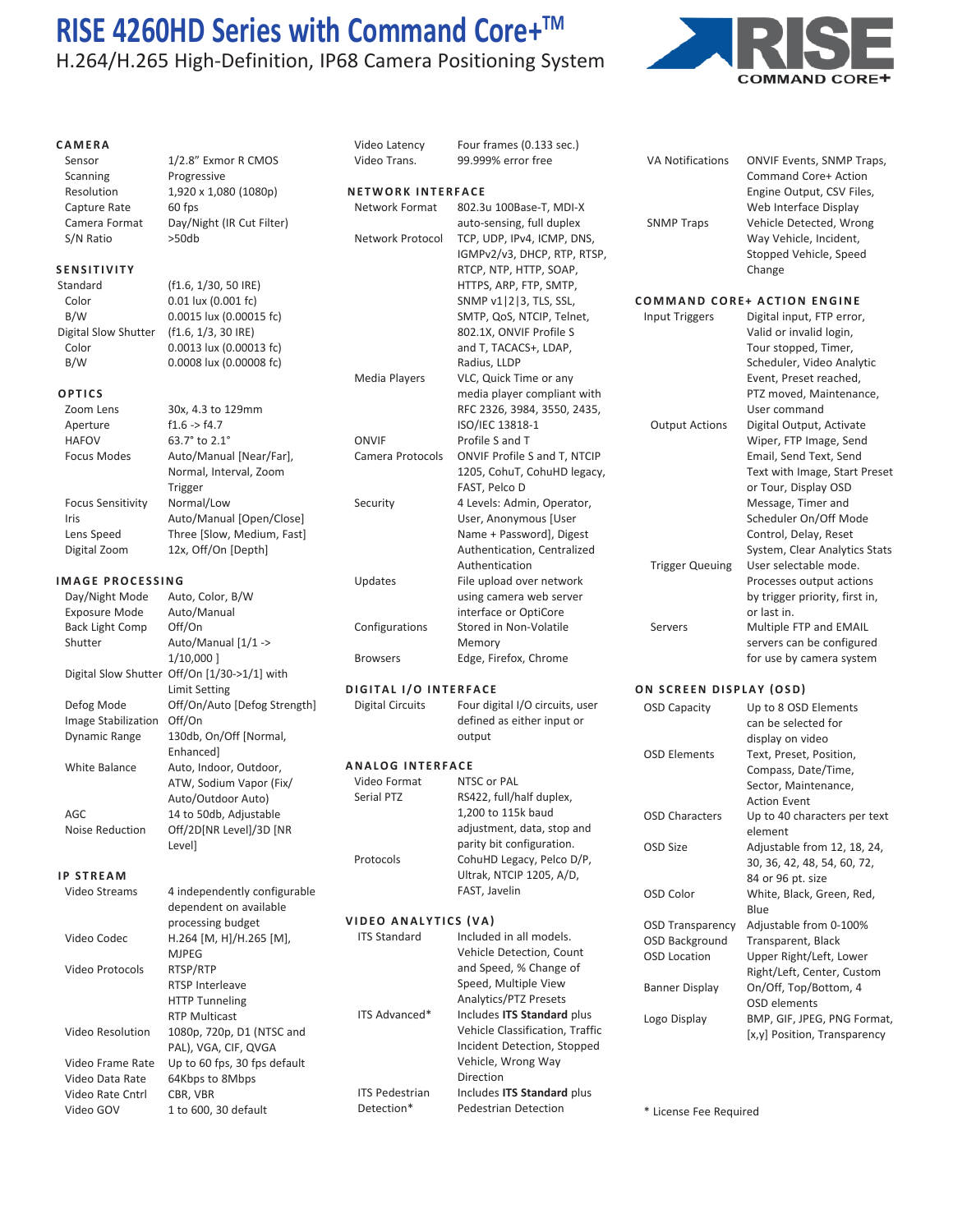H.264/H.265 High-Definition, IP68 Camera Positioning System

#### **PRIVACY MASKS**



| Capacity              | Up to 24 rectangular masks,<br>displayed on 8 places per      | Weight              |
|-----------------------|---------------------------------------------------------------|---------------------|
|                       | screen simultaneously.                                        | <b>Dimensions</b>   |
| Color                 | Two colors                                                    | Constructior        |
| Mask Interlock        | Mask positions and size                                       | Faceplate           |
|                       | are scaled and interlocked<br>with PTZ movements              | Faceplate W         |
|                       |                                                               | Sunshield           |
| POSITIONING DRIVE     |                                                               | <b>Inverted Mo</b>  |
| Pan Range             | 360° continuous rotation                                      | Connectors          |
| <b>Tilt Range</b>     | 350°                                                          |                     |
| Preset Speed          | Peak speed of 120°/sec                                        | Color               |
|                       | 180° movement < 2 seconds                                     |                     |
| Manual Speed          | 0.05° up to 90°/second                                        |                     |
| <b>Tracking Speed</b> | 0.05° up to 90°/second                                        | <b>ENVIRONM</b>     |
| Speed Resolution      | Up to 100 variable speeds                                     | <b>Protection R</b> |
| Repeatability         | $+/- 0.05^{\circ}$                                            |                     |
| Resolution            | $+/- 0.05°$                                                   |                     |
| Presets               | Up to 256, Includes pan, tilt,<br>zoom, focus, preset ID, I/O | Operating Te        |
|                       | output state                                                  | <b>Heaters</b>      |
| Tours                 | Up to 256, Includes presets                                   |                     |
|                       | with dwell, speed, direction                                  |                     |
|                       | and recurrence properties                                     |                     |
| <b>Auto Park</b>      | Returns to a preset or tour                                   |                     |
|                       | after timer expires, Timer                                    |                     |
|                       | Value [ Off, 1 Minute to                                      |                     |
|                       | 999 Hours]                                                    |                     |
| Features              | Auto focus/iris on PTZ,                                       |                     |
|                       | Proportional PTZ, Video                                       | Humidity            |
|                       | freeze on preset, High                                        | Vibration           |
|                       | wind/vibration mode,                                          |                     |
|                       | Set/Clear north calibration,                                  |                     |
|                       | Inverted mounting mode                                        |                     |
| ELECTRICAL            |                                                               | Shock               |
| Input Voltage         | PoE++, 24VAC/DC or                                            |                     |
|                       | 120VAC, model dependent                                       |                     |
| Power                 | Typical 30W, up to 60W with                                   |                     |
|                       | heaters ON                                                    | Corrosion           |
| Voltage Range         | PoE++ and 120VAC - NEMA                                       |                     |
|                       | standard TS 2-2003 section                                    |                     |
|                       | 2.2.7 tests C thru H                                          |                     |
|                       | 24Vac, 18VAC to 28VAC at                                      | <b>Impact Ratin</b> |
|                       | camera connector                                              | <b>MTBF</b>         |
|                       | 24VDC, 20VDC to 28VDC at                                      |                     |
|                       | camera connector                                              |                     |
| Transient/Surge       | Certified to CISPR 24 levels                                  |                     |
| Emissions             | Certified to CISPR 22 levels                                  | <b>CERTIFICAT</b>   |
|                       |                                                               |                     |

Pigtail Cable(s) Approx. 24"

## 21.5 pounds (9.75 kg) maximum Refer to dim. diagram n Powder coated aluminum Optically Correct Glass Viper Model Dependent, [On/Off, Dwell, Time Out Settings] Included as standard Junting Yes. Software selectable RJ45, AMP, MS, Model dependent Light Gray Cardinal Coating T241-GR142 **ENTAL** ating Camera - IP68, Pressurized with Dry Nitrogen, 3.5 psi. Positioner Body - IP66 emp  $-40^{\circ}$  to  $167^{\circ}$ F (-40° to 75°C) Per NEMA TS2 2.2.7 Heaters are software controlled for managing proper internal temperature of camera system. The faceplate heater is ITO coated glass designed to maintain outer faceplate

## surface temperature above 32° (0°C) down to -4° (-20°C) 0 to 100%, condensing Per NEMA TS2 para. 2.2.8. 5-30Hz sweep @ 0.5g applied in each of 3 mutually perpendicular planes. Per NEMA TS2 para. 2.2.9. 10g applied in each of 3 mutually perpendicular planes MIL-STD-810G, Method 509.5, Paragraph 4.5.2, ANSI NCSL Z540-1, ISO 17025:2005 IG IK10 251,000 hours, based on HALT Steady State Field MTBF calculations

#### **CERTIFICATIONS**

FCC Part 15B Class A CE, RoHs EN 55022: 2010+AC: 2011 AS/NZS CISPR 22:2009 +A1:2010 CAN/CSA-CISPR 22-10 EN 55024: 2010 EN 61000-3-2: 2006+A1:2009+A2:2009 EN 61000-3-3: 2013 SASO (Pending)



#### **ACCESSORIES Mounts**

| Mounts                 |                                |
|------------------------|--------------------------------|
| Pedestal               | 7411542-001.7411444-001.       |
|                        | 7411444-002, 7411444-003,      |
|                        | or 7411444-004                 |
| Wall                   | 8425-7                         |
| Pole                   | 8503-0                         |
| 7.0" BC Plate          | 8481-9                         |
| <b>IP Field Cables</b> |                                |
| CAT5e Cables           | 8194603-xxx [where xxx         |
|                        | $= 025.055.100.150.200.$       |
|                        | 250, 300, 328] denoting        |
|                        | cable length in feet. Includes |
|                        | RJ45 connectors at each end    |
|                        | of cable.                      |

#### **Accessory Cables**

CA277, CA278 Series

#### **Power Supply** 741200

| 7412007-003  | PoE++. 60W. 110/220VAC      |
|--------------|-----------------------------|
|              | IP50. -34 to 74°C           |
| 7411543-010  | 24Vac. 100VA. 110/220VAC.   |
|              | IP66, -34 to 74°C           |
| 7412007-004  | PoE++, 60W, 12-48VDC Input  |
|              | IP50, -40 to 74°C, DIN Rail |
| PD-9501GO-ET | Outdoor IP67 Rated PoE++    |
|              | Power Supply, Surface       |
|              | Mount, -40 to 65°C          |
|              |                             |

### **RJ45 Coupler**



RJ45 IP67 Coupler, p/n 7610203-002. CAT5e/6/6a shielded cable with a 6mm or 8.2 mm O.D. is required for waterproofing 7610203-002 CAT5/6 RJ45 IP67 Coupler

#### **Ethernet Surge Protection**

7412009-001 Outdoor IP67 rated ethernet/PoE++ surge protection device

#### **WARRANTY**

Three (3) years on camera and positioner system. Lifetime warranty on camera enclosure moisture ingress.